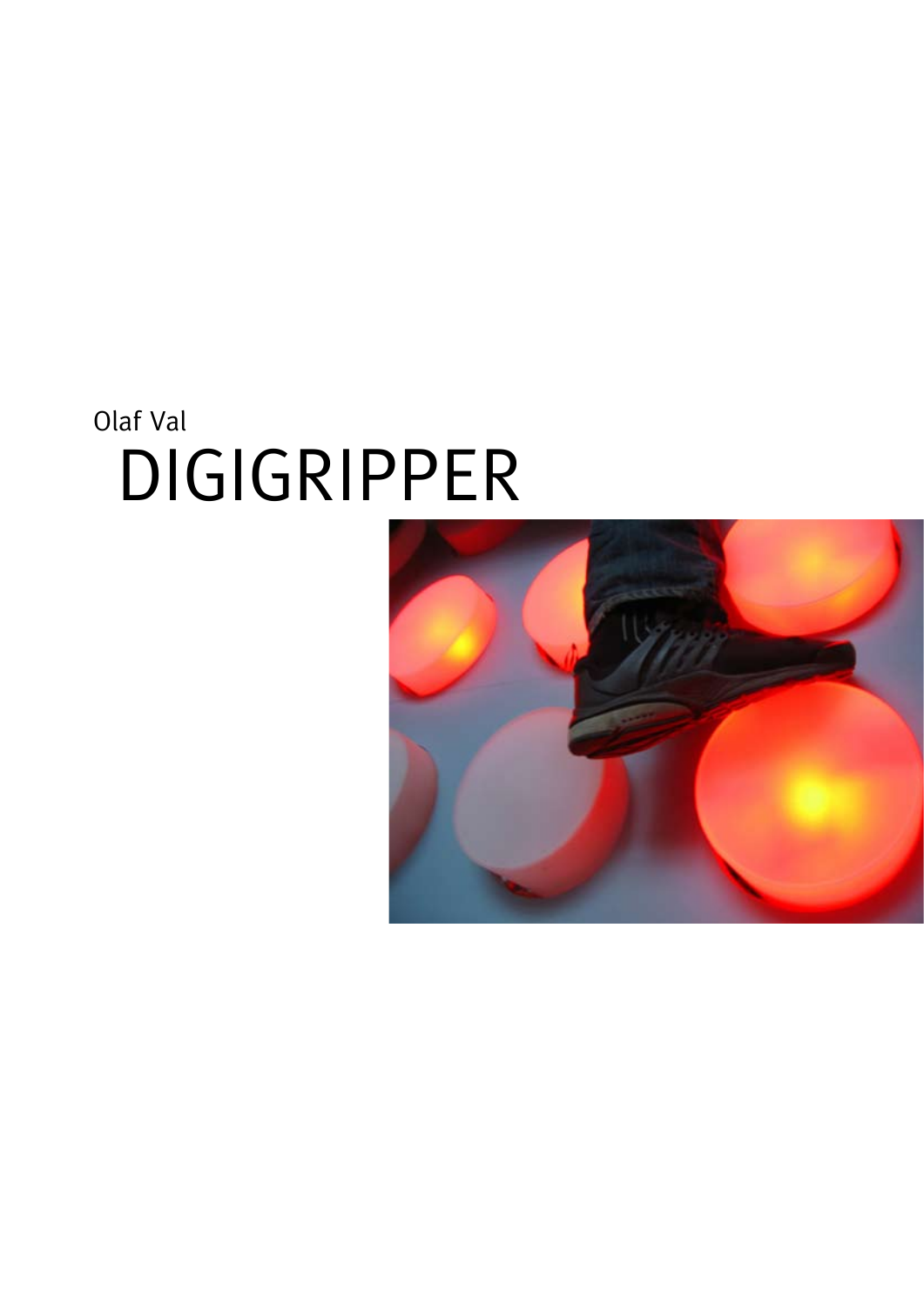In Lutz Dammbeck's film "The Net": John Brockman asks "Do we think the heart is like a pump?" He then declares, that our brain functions like a computer, and corollary arrives at the query, is man nothing but information?



Increasing abstraction is beneficial in many aspects of life. However, digital technologies have accelerated processes of abstraction, which have led to yet unassimilated cultural developments. Many issues regarding the interplay of virtual worlds and reality cannot fully be understood on an epistemological level alone.

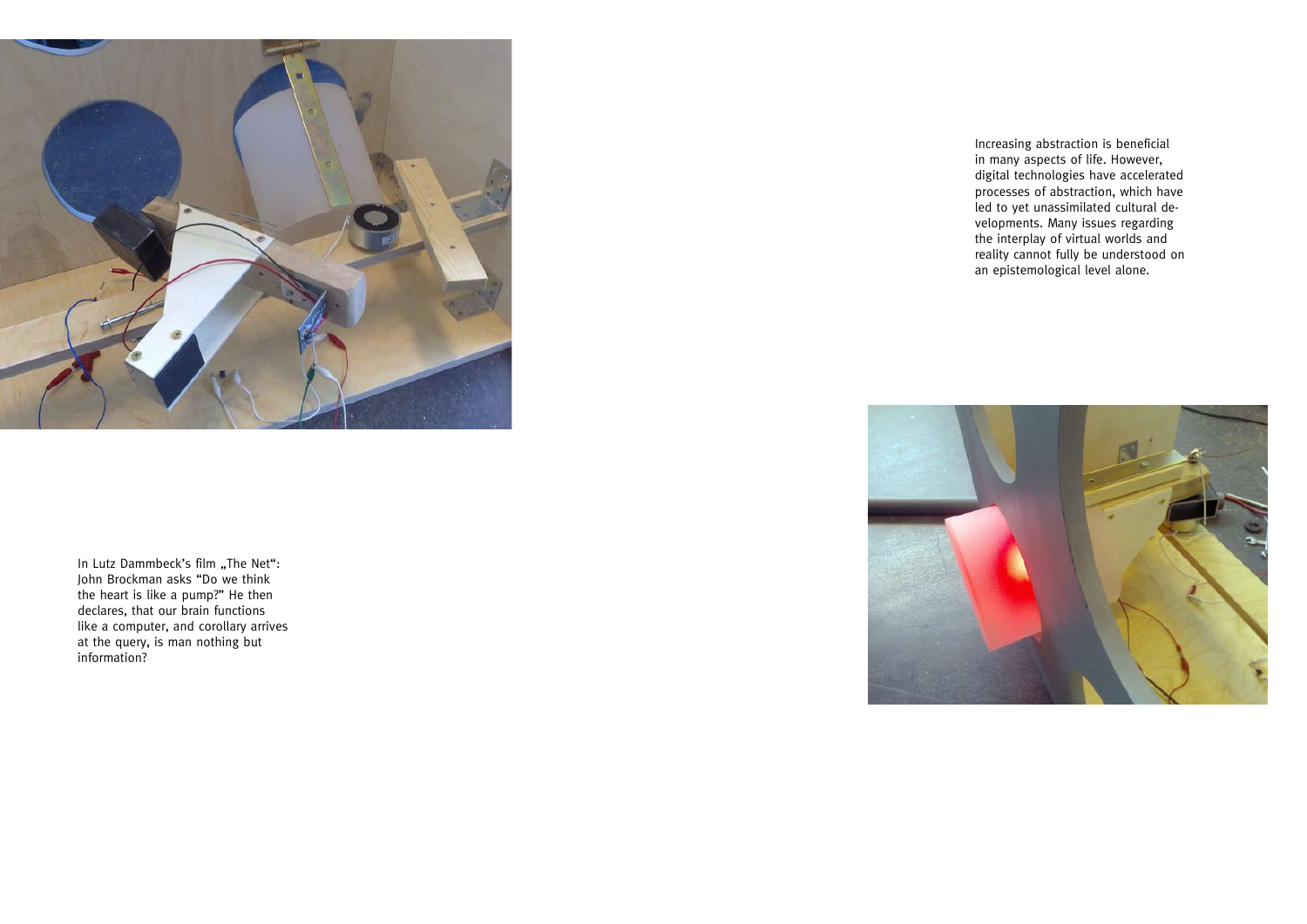While the abstract world of crosslinked media was considered new and alien a decade ago, we now talk of an addiction to the Internet and "always on". Many answers and solutions for a humane levelled accommodation of the abstract can only be found in real life. Consumers of digital comforts decide emotionally in everyday life.

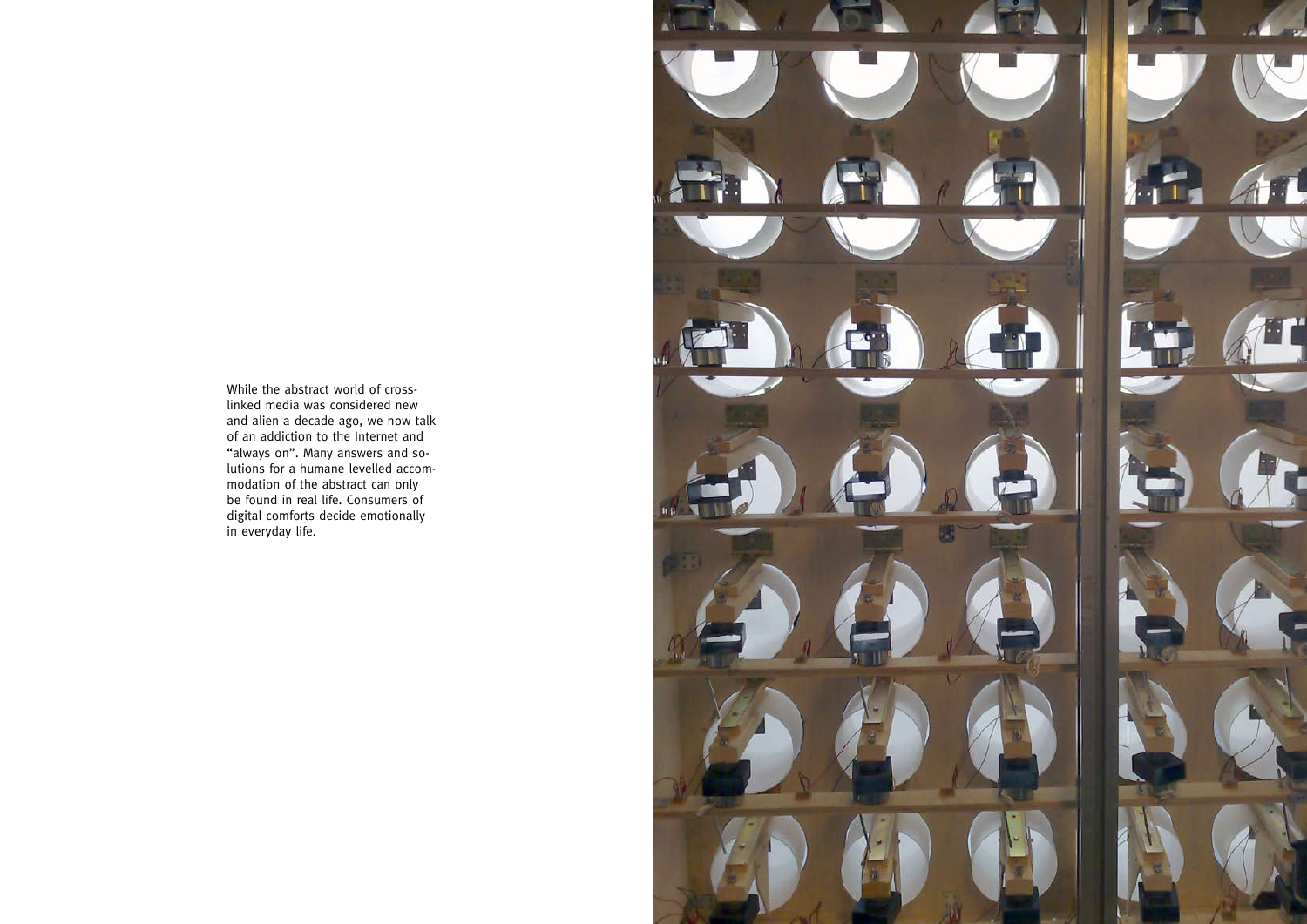



In 2003, I attempted to find a constructive approach to abstract technologies by way of digital aesthetic education with the construction- kitproject "Display".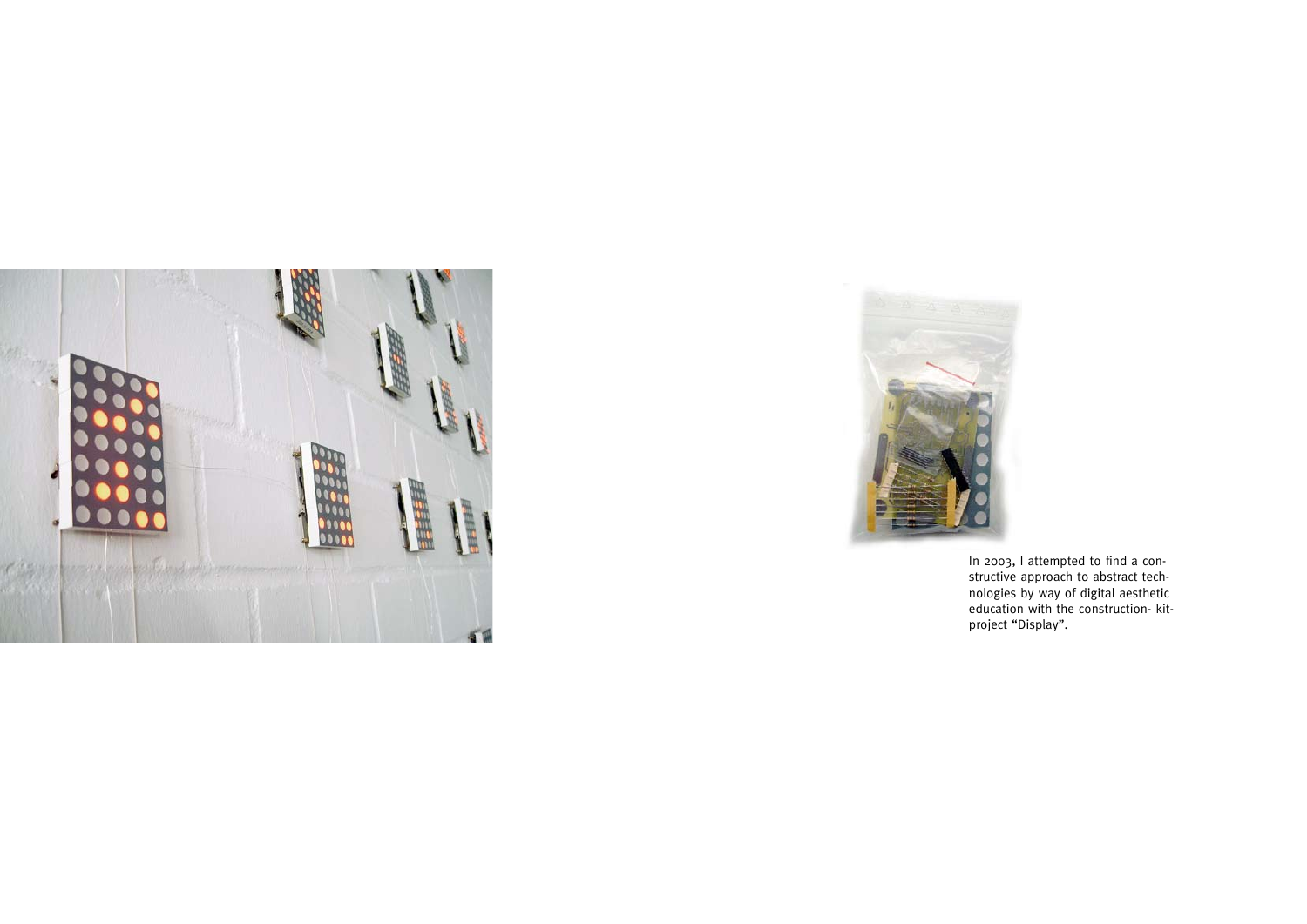"Digigripper" raises the artistic reflection of the media to a surreal level. Similarly to many previous works, "Digigripper" uses a 5 x 7 dot-matrix LED display. These display modules can depict all universal signs, such as numbers, letters, arrows, and even Asian characters.

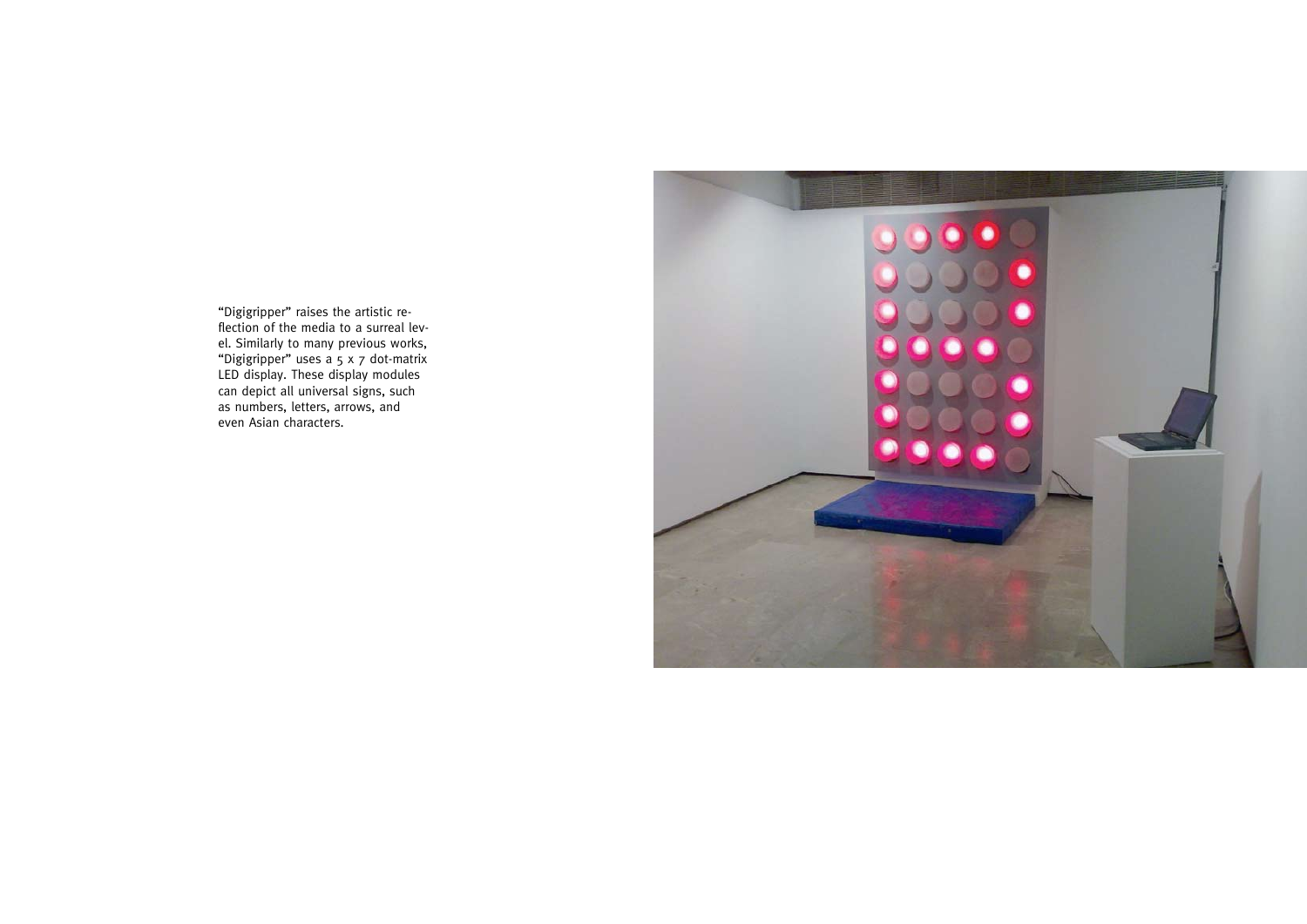

They form the smallest universal unit within communications and are thus a symbol for the digital. "Digigrip per" uses one such enlarged display module.



The viewer not only reads the dis played text, but is asked to get physically involved with the display. Strength, dexterity, and fitness are required. Gravity is one of the most distinct signs of reality.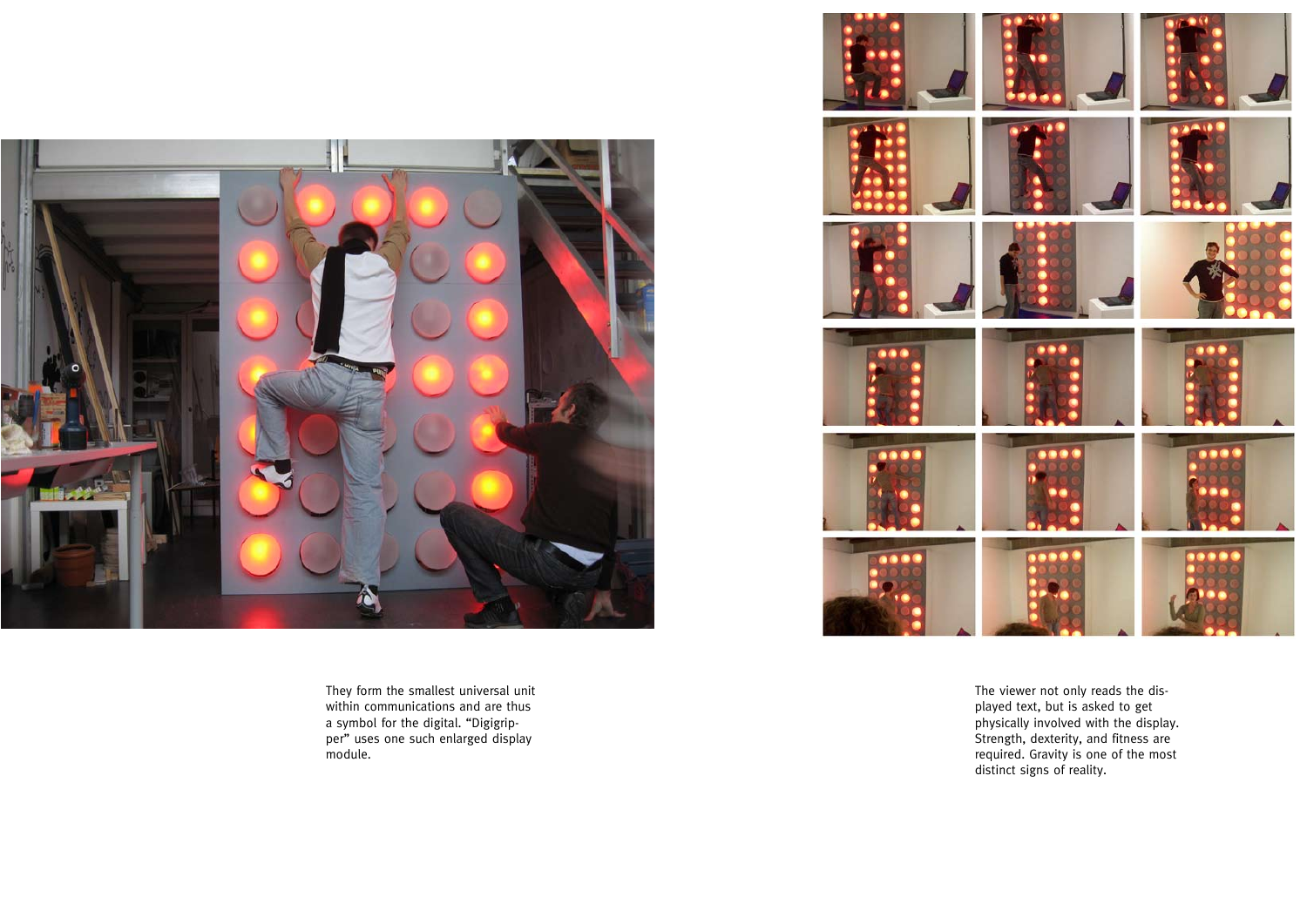Through the fight against gravity, one experiences one's own body, holding on to the digital display and gliding off time and time again. Every visitor who tries to climb the "Digigripper" will end up with a performance that shows the human being in a situation where he uses up all his energy to follow the hectic, seamless changes of the digital medium.





Information becomes a meaningless score, the abstract is revealed as a game.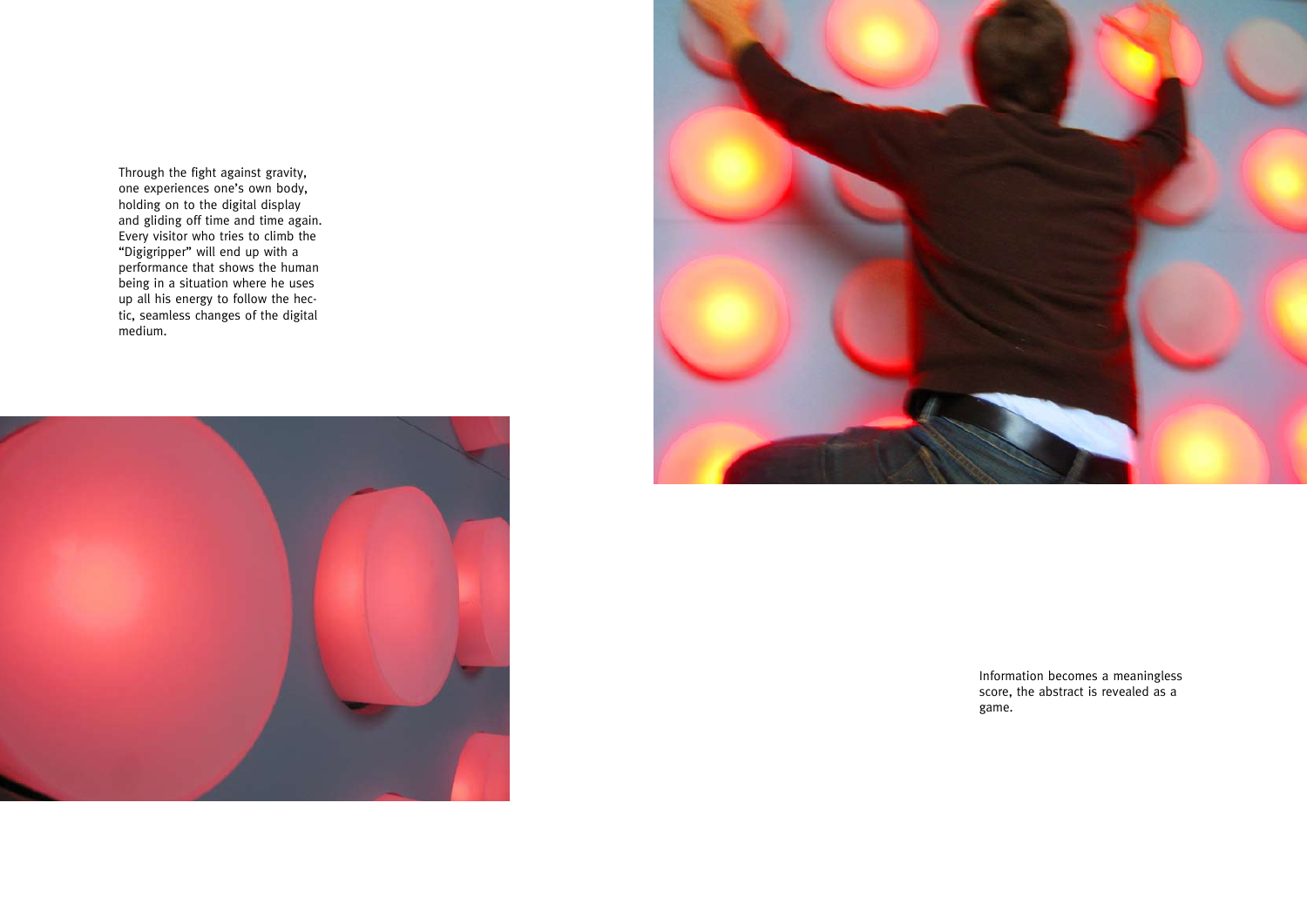A human sized 5 x 7 dot-matrix display becomes a climbing wall. The individual display dots protrude from the wall and thus form steps and handles to allow the climber to hold on to the display.

> However, if one uses an unilluminated dot, this dot will cave in, causing the climber to slip and to tumble to the ground. Prior to climbing the display one has to memorise a continuous series of letters, as this is the only way to change the dots one is holding on to in time for the next change of letters.





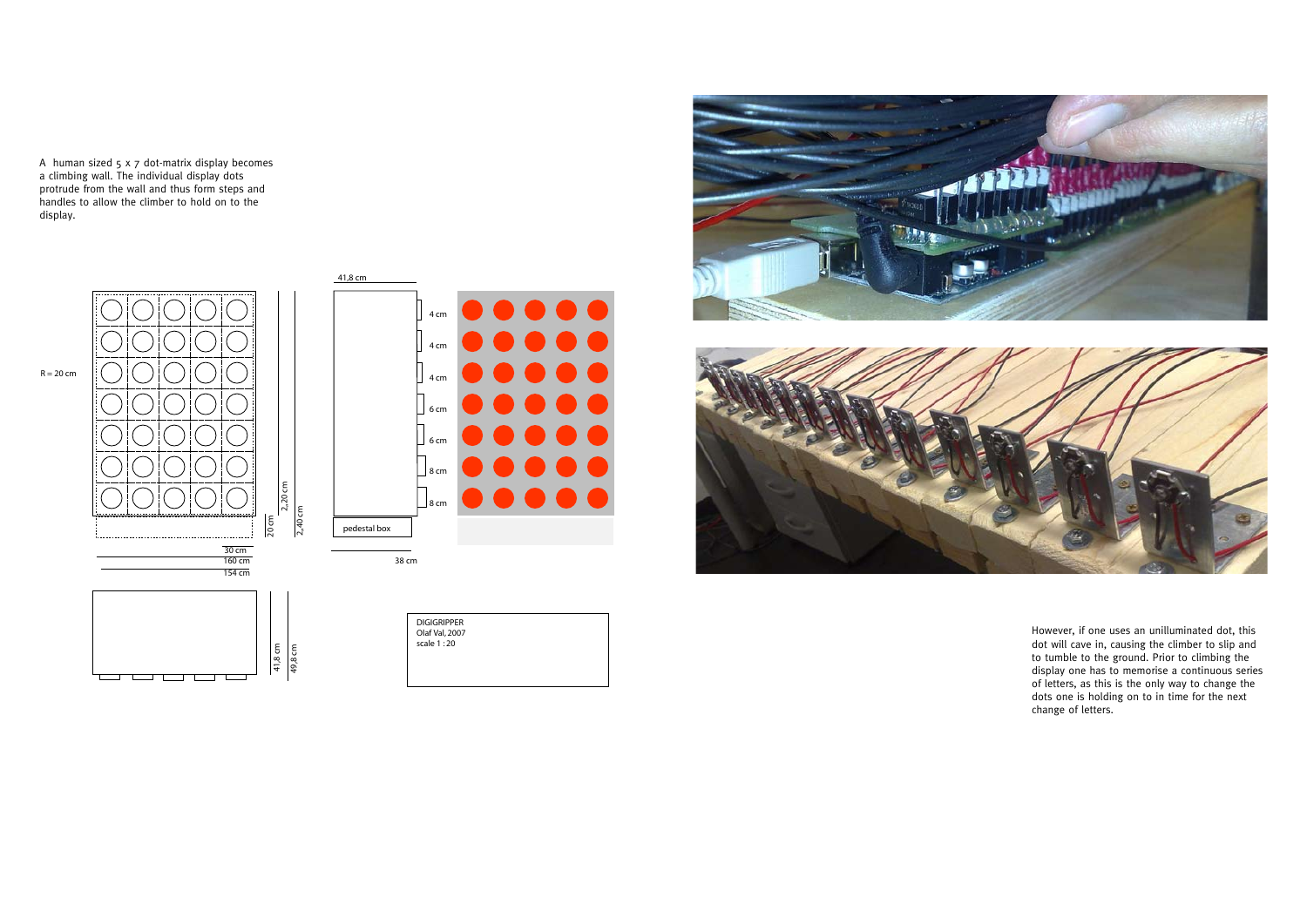In doing so one can key into a terminal a short sentence. Whoever manages to hold onto the display the longest is the winner. The longer someone holds on to the display, the quicker the letters change.







The display climbing wall refers to the moloch motive from the film Metropolis (Fritz Lang). The film includes an impressive scene involving the so-called "Paternoster Machine". The classic film shows how a worker keeps on aligning the hands or levers of the machine to the flashing bulbs to a point of absolute exhaustion. In this very expressive picture the human being turns into an electro-mechanic device, and he ultimately falls prey to the machine, that carries on because he is interchangeable. DIGIGRIPPER transfers the theme of the "Paternoster Machine" from analogue to digital and enables the audience to experience it for themselves.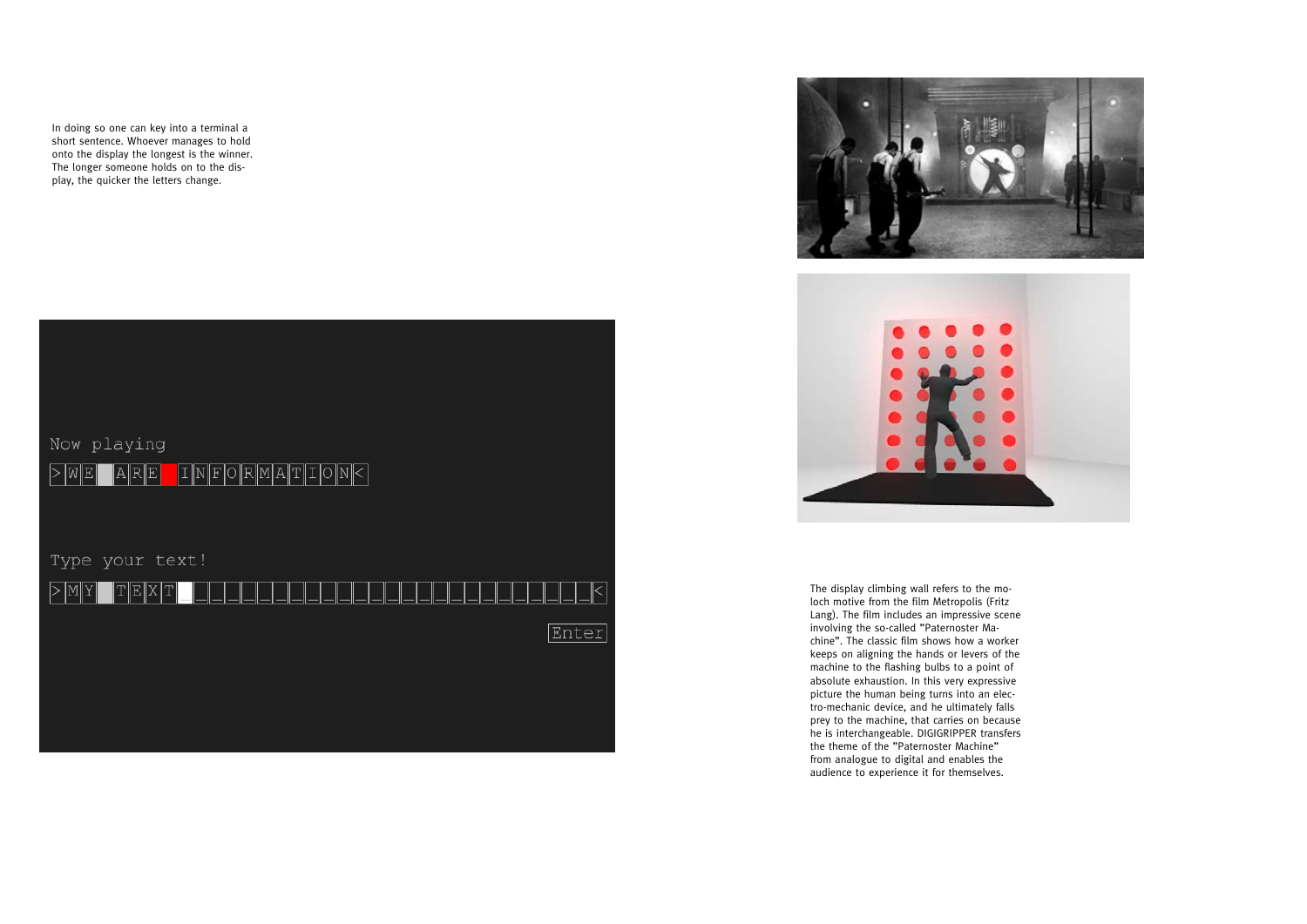





www.olafval.de Files: Construction plan Arduion shield layouts Arduino code Processing code Circuit diagram Pictures and texts with hints and instructions For installing DIGIGRIPPER you need a stable wall and a normal power supply. The whole thing comes in three pieces, which must be delivered by a transport company. Additionally a plinth for the Laptop is needed.



DIGIGRIPPER is an open source project. All files can be downloaded for free.

- 
- 
- 
- 
- 
- 
- 

Thanks to: Martin Böttger, Paul Ertel, Thomas Wappler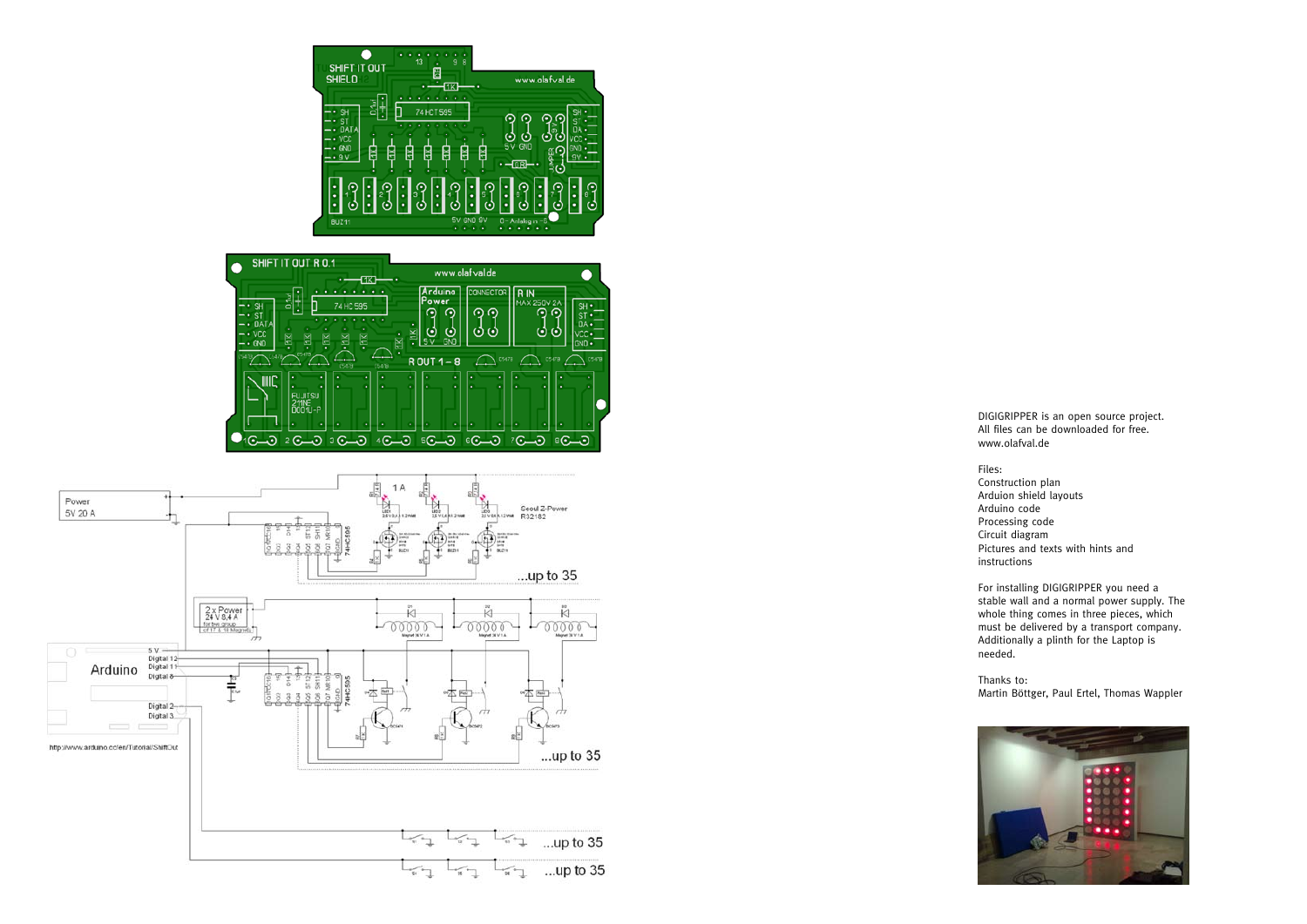## Olaf Val

Geb. 1968 in Hanau, Germany

Studies: 1995 - 2000 Art Academa Kassel. 2000 - 2003 Academy of Media Arts, Cologne

Teaching experience: 2005 - ... Artistic and Academic Staff, Art Academy Kassel 2005 "Pervormative Devices", Merz Akademie, Stuttgart

Scholaship: 1997 - 2003 Cusanuswerke, Bonn

2004 - 2005 Meistermann Award, Bonn

## Awards:

1996 "Spurensicherung", Art School Kassel 1997 "Dr. Wolfgang Zippel Donation", Kassel 2003 "Medienkunst Förderpreis NRW", Düsseldorf 2005 "Miller und Partner Preis", Stuttgart

Exhibition Project: 2002 "Get High", Galerie Projecktraum, Cologne

## Workshop Projects:

2003 "Gameboy-Werkstatt", Workshop, Games/Hartware, Dortmund

2005 "Media Art Biennale" Seoul Museum of Art, Media\_city, Seoul

- 2005 "18 Stuttgarter Filmwinter", Württembergischer Kunstverein, Stuttgart
- 2006 "Jugendforum NRW", Workshop, Cologne
- 2007 "Game Kit Workshop", Communication Museum, Frankfur Main
- 2007 "Phänomenale", Phäno, Wolfsburg
- 2007 "Mignon Game Kit", Workshop, Hartware Medien Kunst Verein, Dortmund
- 2007 "Game Boy Marke Eigenbau", Communication Museum, Bern, Switzerland
- 2007 "Game Boy Marke Eigenbau", Plug In, Basel, Switzerland
- 2007 "Game Boy Marke Eigenbau", Walcheturm, Zürich, Switzerland

Performances:

1999 "Crisp-Club", ARM, Kassel 2000 "B-Day", Stammheim, Kassel 2000 "digital arena", Khs, Kassel (link) 2002 "Late Lounge", d-base, Kassel 2007 "How to make iron out of gold" Piksel Festival, with xxxxx, Roman Kirschner and Yunchul Kim, Bergen, Norway

Exhibitions in public space: 2000 "Phänomenta", Kurfürsten Galerie, Kassel 2001 "Flora Medialis", Flora, Cologne 2003 "Weltkindertag", Computerspielemuseum, Berlin 2006 "Artspace", Kindermuseum, Stuttgart

Art in construction: 2004 "Display 2", BBK Health insurance scheme , Bochum

Single Exhibitions: 1997 "Öffentliche Fläche", Gallerie Stellwerk, Kassel 2002 "Foliencollection", Galerie Projektraum, Cologne 2004 "Living In A Box", Kunstverein Bochum

Group Exhibitions:

1995 "Dem Herkules zu Füssen", Museum Fridericianum, Kassel 1996 "13. Dokumentarfilm- und Videofest", Filmladen, Kassel 1998 "Das Verschwinden der Kunst.. ", Kasseler Kunstverein 1998 "VideoBaustelle", Hessischer Rundfunk, Frankfurt / Main 1998 "Verschaltungs Kunst", Hansahaus Kassel 1998 "COMTECart", Comtec, Dresden 1999 "Chronos & Kairos", Museum Fridericianum, Kassel 2002 "Unplugged", Ars Electronica, Linz, Austria 2003 "Genie GS-3246", Oktagon, Dresden 2003 "Games", Hartware, Dortmund 2003 "Bingo", Art Cologne, Cologne 2003 "Games Conference", LEVEL UP, Utrecht, Netherlands 2004 "DETOX", Grenslandmuseet & Malmaklang, Kirkenes 2004 "DETOX", Trondhjems Kunstforening, Trondheim 2004 "DETOX", Sörlandets Kunstmuseum & Quart04, Kristiansand 2004 "DETOX", Tou Scene & Rogaland Kunstsenter, Stavanger 2004 "DETOX", Telemarksgalleriet, Notodden 2004 "DETOX", Bergen Kunsthall & Landmark, Bergen 2004 "Transmitter", European Media Art Festival, Osnabrück 2004 "University of the Street", c/o-pop, Cologne 2004 "ALT+CTRL", Festival, Irvine, California 2004 "MuseumN8", Montevideo, Amsterdam 2005 "18 Stuttgarter Filmwinter" Württembergischer Kunstverein und Wand5 e.V. Stuttgart 2006 "PONG.mythos", Computer Game Museum, WKV, Stuttgart 2006 "PONG.mythos", Computer Game Museum, Games Convention, Leipzig 2007 "PONG.mythos", Computer Game Museum, Communication Museum, Frankfurt Main 2007 "PONG.mythos", Computer Game Museum, Kornhausforum, Bern 2007 "beidseitig", Gallery König, Hanau 2007 "Art for Fun", Foundation "SA NOSTRA", Casal Solleric, Mallorca, Spain

Contact

info@olafval.de www.olafval.de

mobil +49 176 24059082

Olaf Val Elfbuchenstraße 18 34119 Kassel germany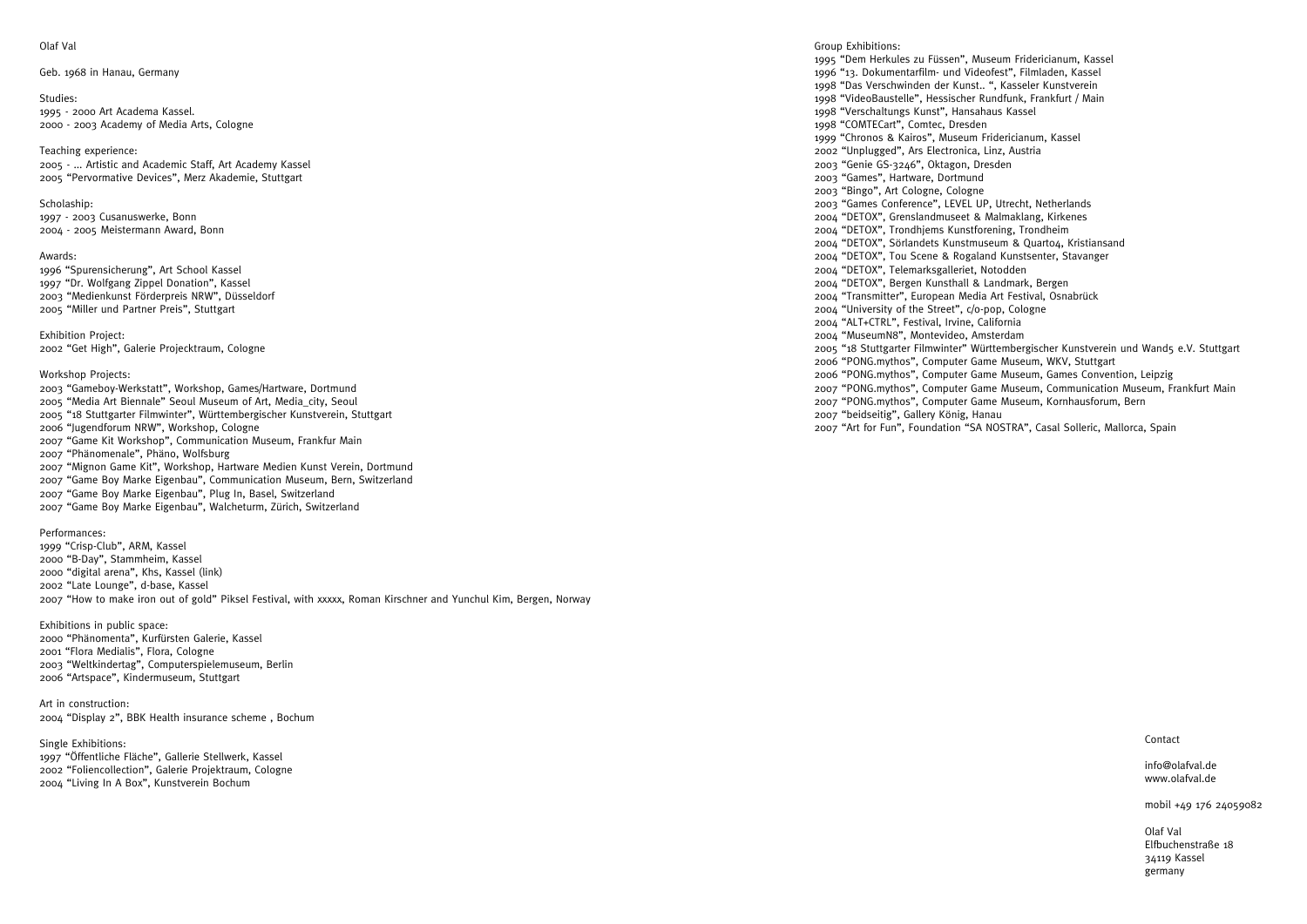DVD with DIDIGRIPPER documentation. If the disc is lost, you can finde the video online in the archive of www.olafval.de